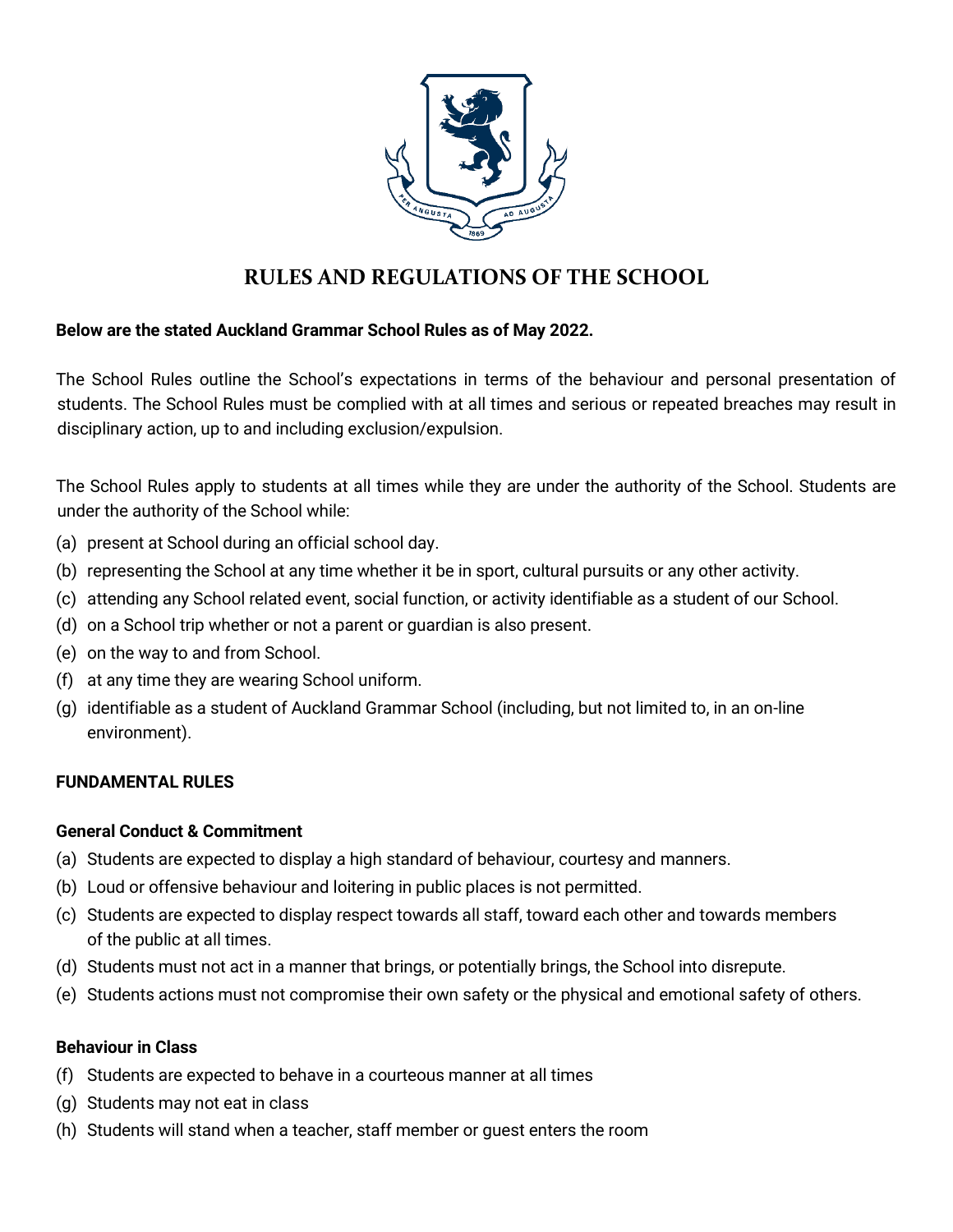#### **Addressing Staff Members**

- (i) Students will address male staff members as Sir or by their correct title and name (e.g. Mr Jones).
- (j) Students will address female staff members as Miss or by their correct title and name (e.g. Mrs Jones).

#### **Drugs, Alcohol and Tobacco**

- (a) No student shall consume, sell, purchase, supply, have in his possession or be under the influence of alcohol, tobacco, (or look alike tobacco products such as, but not limited to, e-cigarettes/ vaping), illegal drugs, synthetic drugs, R18 legal drugs or party pills, whether or not lawful under the law of New Zealand, while on the School's property or under the authority of the School.
- (b) No student is permitted to have in their possession any drug or alcohol paraphernalia while under the authority of the School.
- (c) A disciplinary committee of the Board of Trustees is authorised, in its sole discretion, to determine, in any particular case before it, whether a drug, pill or substance is prohibited by Rule (a) above.

#### **Theft, Bullying, Assault and Sexual Activity**

- (a) No student shall steal.
- (b) No student shall bully, harass, assault, fight with or intimidate another student or staff member.
- (c) No student shall be in possession of, or use, knives or other weapons.
- (d) No student shall engage in any form of sexual activity while under the Authority of the School (including, but not limited to, kissing, any form of sexual touching and sexual intercourse).

#### **GENERAL RULES**

Auckland Grammar School expects the following Rules and Regulations to be followed by students while under the authority of the School:

#### **1. UNIFORM**

The following is the School uniform of Auckland Grammar School:

#### **(i) Winter (Term 2 & 3) Uniform**

Navy shirt and shorts with plain navy or black leather belt (small buckle), long black socks (with +garters), black hard leather lace up shoes (no slip ons), Auckland Grammar School jersey.

#### **(ii) Summer (Terms 1 & 4) Uniform**

As for Winter uniform except regulation brown leather sandals (with a backstrap) may be worn instead of shoes and socks.

#### **(iii) Formal Uniform**

The School blazer with white shirt and School tie may be worn by students on special occasions.

#### **(iv) Physical Education Uniform**

The wearing of the correct PE uniform is compulsory. This is the official Auckland Grammar School PE shirt and PE shorts. For students taking Senior PE the blue Senior PE shirt is required and any Auckland Grammar School sports shorts may be worn.

#### **(v) Jackets**

Around the School and to and from School students may wear the official School jacket, the official School rain jacket or the rep sports jacket. Jackets must be removed upon entering the Great Hall for assembly.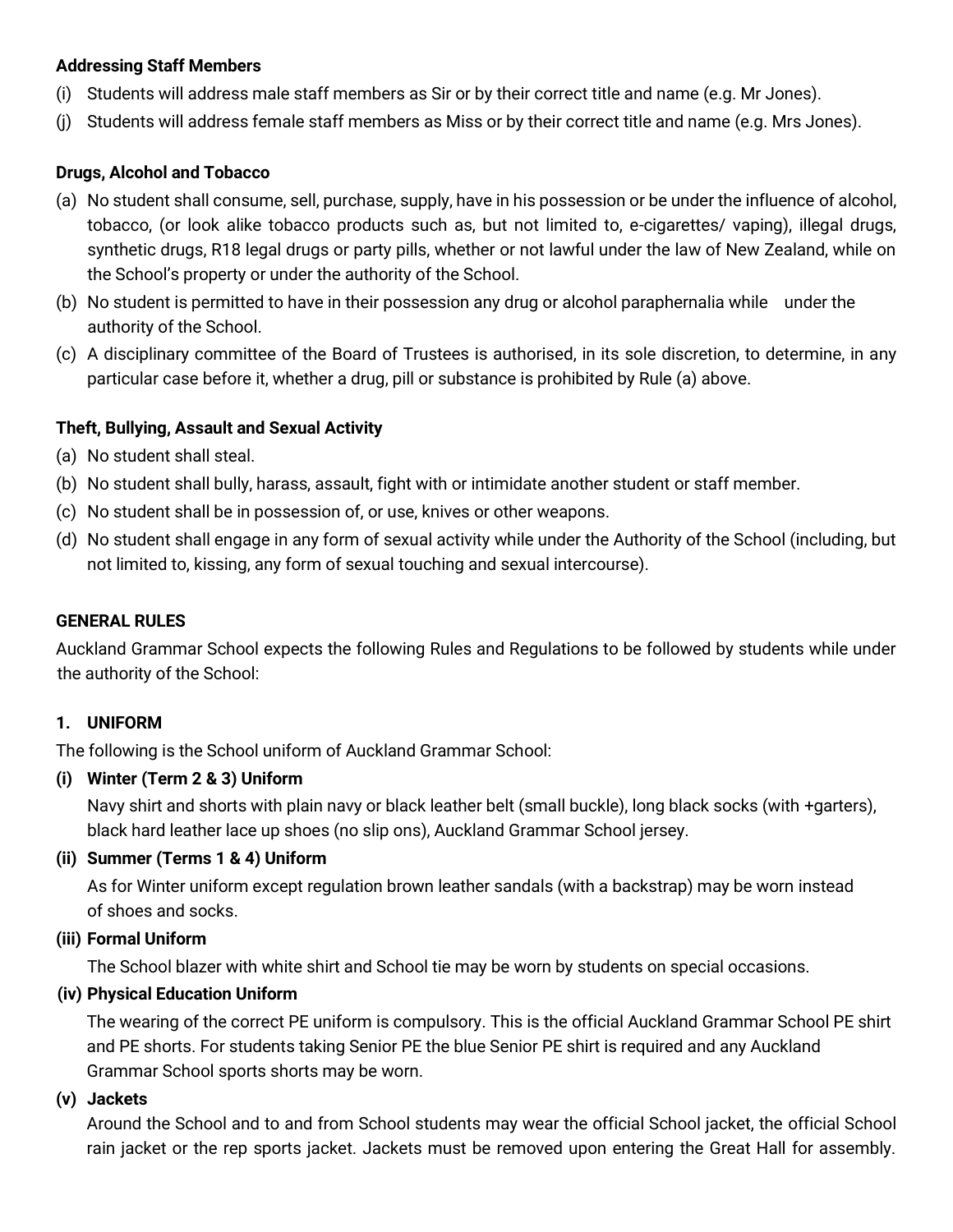Training or alternative jackets with or without Auckland Grammar School branding may not be worn around School or to and from School.

### **(vi) Shoes**

Closed footwear must be worn by students, when directed by Masters to do so, in potentially hazardous areas, such as Science Laboratories and Technology workshops.

### **(vii)School Sports Uniform**

Students are expected to wear a School sports uniform appropriate to the code. Non-regulation uniform may not be worn while representing the School.

### **(viii)School Hats and Caps**

When required, students are expected to wear a School cap or School sports hat while representing the School at sports fixtures. School caps may be worn while walking to and from School and while in the School grounds. Hats/caps must not be worn inside teaching areas or School buildings.

### **2. GROOMING**

- (a) All such uniform shall be kept clean, tidy and in good repair and worn correctly at all time. Socks when worn must be pulled up just below the knee and garters worn to ensure socks stay at the correct length. Shoes or sandals need to be kept clean and polished.
- (b) Tee-shirts, skivvies or similar singlets are not to be worn if they show above the shirt front.
- (c) All students are to be clean shaven.
- (d) A student's hair needs to be clean and short enough to ensure it does not touch his shirt collar. Hair should be no shorter than a number 2 and should not be long enough to be tied up in any form. The student's fringe should be short enough to ensure hair is kept out of his eyes when combed straight down. Natural hair colour must be maintained (no dyed hair) and extreme hairstyles including, but not restricted to a mohawk, shaved hair styles, braided/matted hair or hair that sticks out from the head more than 6cm are not permitted. Sideboards must not extend beyond the earlobe.
- (e) Jewellery such as rings and ear studs must not be worn. Bracelets and necklaces must not be visible. Body piercings and tattoos must not be visible.
- (f) Cosmetic make up including, but not limited to, nail polish, lipstick or eyeliner is not permitted to be worn.

### **3. ABSENCE**

- (a) All students are required to attend the School through all hours on all days in which the School is open.
- (b) No holiday leave during term time will be granted. All leave requests, including but not limited to representative commitments at regional or national competitions, family bereavements, and extraordinary circumstances, must be written and sent to the Headmaster at: admin@ags.school.nz.
- (c) No student is to leave the School grounds during school hours unless:
- (i) He has brought a letter or an appointment card to the Deputy Headmaster on the front steps after assembly. He will then be provided with an approval slip, allowing him to formally sign out at the Student Office prior to leaving the campus; or
- (ii) For medical reasons, when he must have permission from the Deputy Headmaster or from the School Nurse. Any student sent home for medical reasons must have the School Nurse contact his parents before leaving the School grounds.
- (iii) In pursuance of authorised School activities and accompanied by a Master.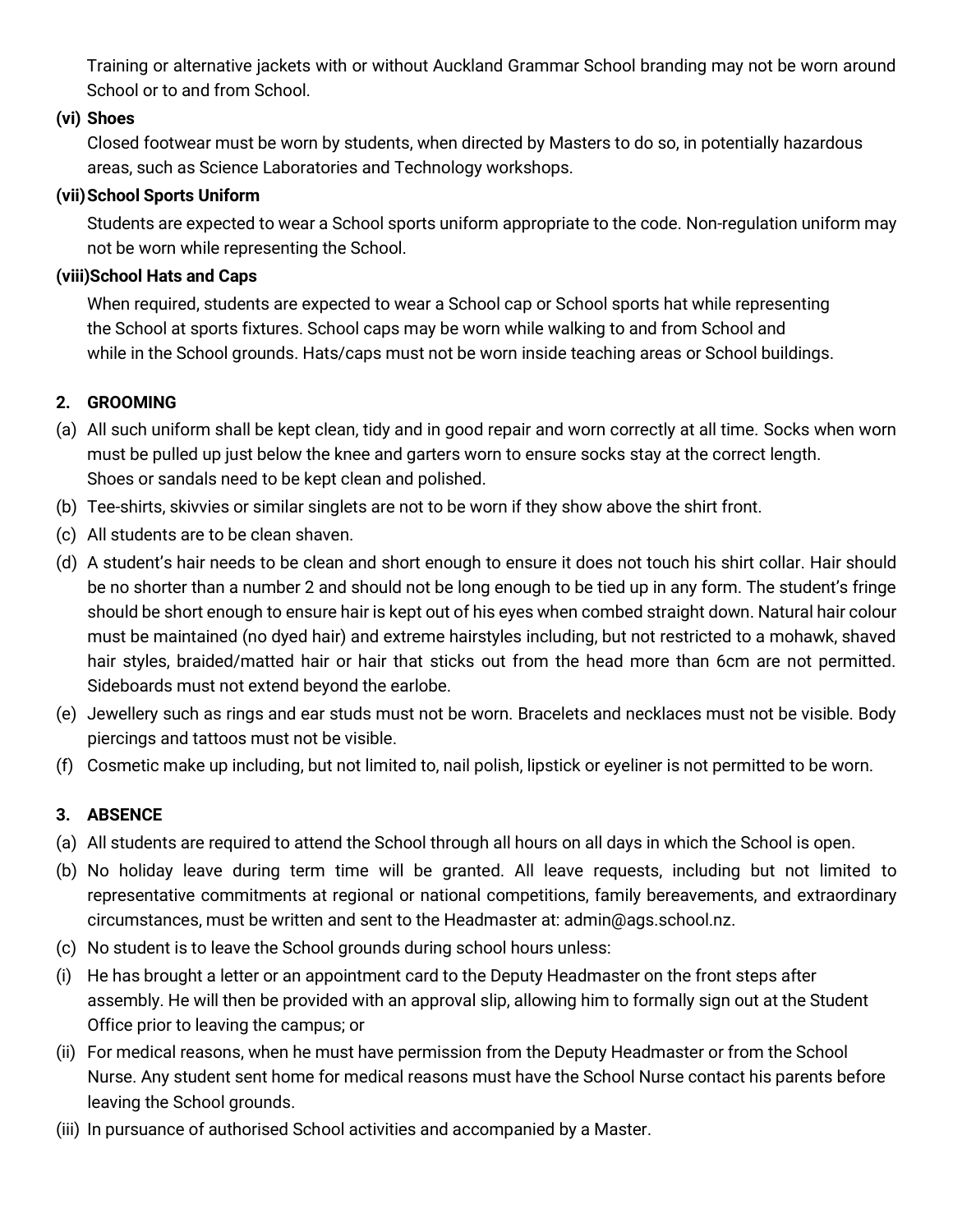- (d) A parent or guardian must promptly complete the 'Absence Notification' e-form accessed within the Parent Portal to inform the Student Office of their son's absence from School.
- (e) Where a student is likely to be absent from School for longer than three days the parent or guardian shall inform the School's Attendance Officer, attendance@ags.school.nz.

# **4. ASSEMBLY**

- (a) There shall be a daily Assembly. All students are to be seated in the Great Hall by 8:55 am and after the 9:00 am bell complete silence is to be maintained.
- (b) Students whose names are taken by the Prefects at the South door for being late for Assembly are to report immediately to the Duty Prefect in Room A1. Those students arriving at any time after Assembly are to report to the Attendance Officer's Office where they are to complete a Lateness Form.

# **5. HOMEWORK**

All students must do homework regularly as an extension of class study. Every student must have and must use a homework notebook for the recording of all homework set.

# **6. SCHOOL PROPERTY**

- (a) Students shall at all times take reasonable care of, and respect, School property.
- (b) Text books and library books are the property of the School and are to be well cared for.
- (c) Damage, accidental or otherwise, to buildings, furniture, windows, equipment or any other School property must be reported immediately to the Deputy Headmaster.
- (d) In the event of wilful damage to School property, the person or persons responsible shall make full restitution.

# **7. PERSONAL PROPERTY**

- (a) All articles of clothing, books, pens, bags, calculators, sporting equipment and other items of personal property must be clearly marked with the owner's name and form. Every endeavour will be made to return lost property so marked. Students losing or finding property shall report immediately to the Main Reception Office.
- (b) Gear bags may be left in the D Floor gear room from 8.30 am and must not be collected until the end of afternoon school.
- (c) The following must not under any circumstances whatever be brought onto the School grounds: Substantial sums of cash, and any tobacco, e-cigarettes/vaping equipment, chemicals, knives or other weapons (including imitation weapons), matches, cigarette lighters, fireworks, alcohol, drug paraphernalia, narcotics or drugs in any form unless in the form of medication possessed by a boy pursuant to prescription by a registered medical practitioner and brought to School solely for the purpose of necessary administration of such medication during School hours.
- (d) The following are strictly forbidden on School property and when students are under the School's authority: Smoking, vaping, use of alcohol, narcotics or other drugs except only for use strictly in medication prescribed by a registered medical practitioner, gambling or any games of chance, possession or distribution of any indecent or pornographic material (including via electronic communications), the distributing of any other form of literature or written material without the prior permission of the Headmaster.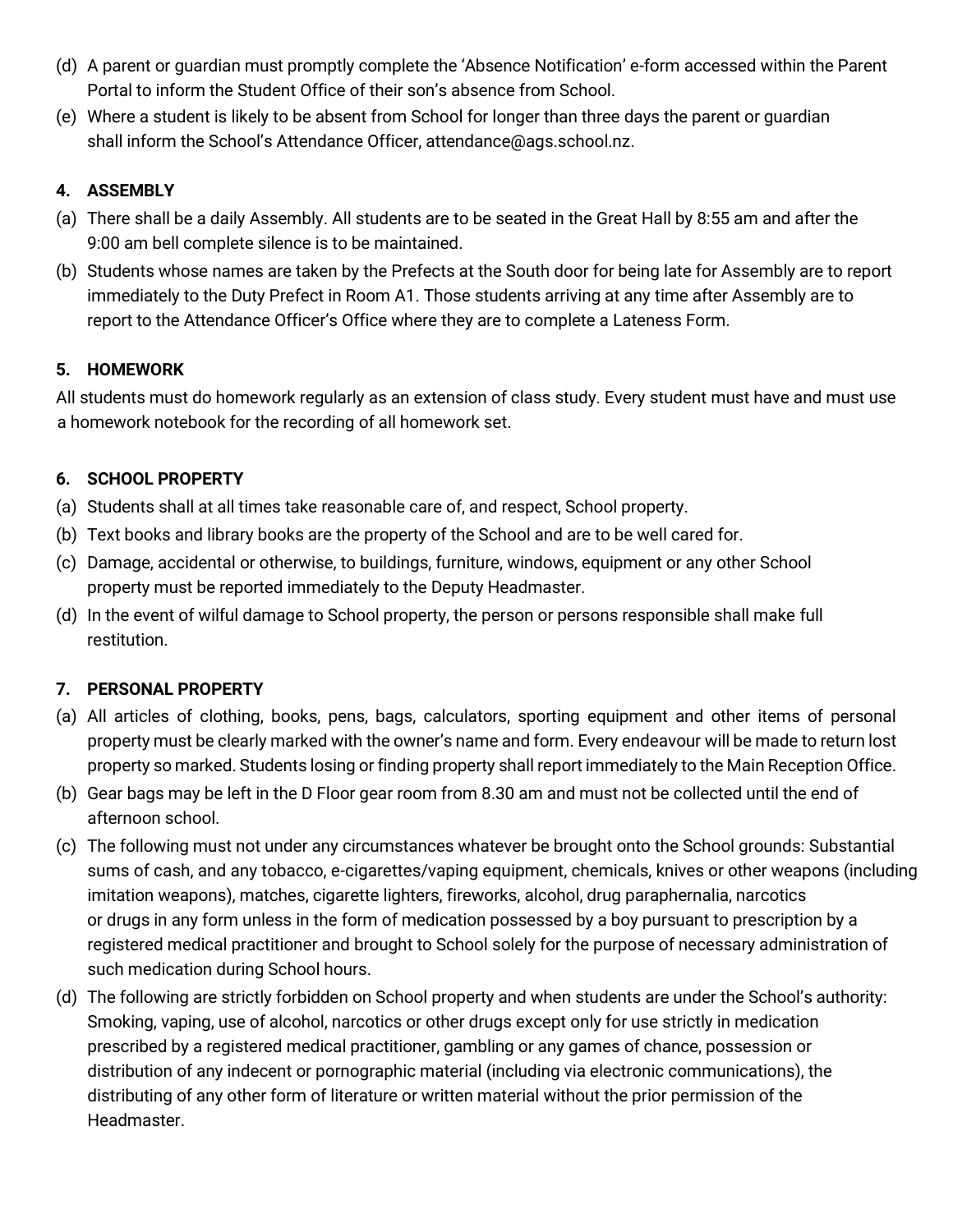- (e) The following should not be brought to School and if brought to School, the School will accept no responsibility for them: Cameras, valuable watches, pens or any other costly equipment.
- (f) Cell phones are not permitted to be used at School between 8:00 am  $-$  3:30 pm.
- (g) Personal electronic equipment may not be used within the School grounds or on School trips. This includes games and music equipment. Over the ear headphones are not permitted to be worn with School uniform. Inner ear headphones may be worn to and from School, but must not be worn on the School grounds. No headphones are permitted to be worn in public while wearing formal School uniform (Number 1), or School uniform on School exchanges or School activities.

*(It is the policy of the School to confiscate cell phones and personal electronic equipment should students be in breach of this rule. In the first instance, it shall be for a period of one week. On a second occasion, it will be returned after a meeting with parents.)*

### **8. SOCIAL FUNCTIONS**

Such functions include:

- (a) Any approved social functions or activities that occur in association with the School including but not limited to sports or cultural fixtures or tours whether at Auckland Grammar School, or beyond the School in New Zealand or overseas.
- (b) Other social occasions organised in connection with the School.
- (c) Any organised event or activity where the student is identifiable as a member of Auckland Grammar School.

At these activities all students are under the authority of the School and subject to the School Rules.

### **9. MODES OF TRANSPORT**

- (a) Bicycles are to be kept only in the racks or on the hooks provided in the bicycle sheds.
- (b) No bicycles are to be ridden inside School grounds. Inside the gate all boys must walk their bicycles to and from the bicycle sheds.
- (c) All road traffic laws are to be obeyed and all bicycles must be maintained in road worthy condition in accordance with road traffic standards.
- (d) Cyclists are to ride in single file in Mountain Road, Gillies Avenue, and other main roads and 'doubling' with a passenger is forbidden.
- (e) Any boy riding a bicycle to and from School MUST wear a helmet which meets safety regulations.
- (f) Scooters, skateboards, e-scooters and similar modes of transport are not to be used when travelling to and from school, and/or while under the authority of the School.
- (g) Form 7 students are the only boys who may be permitted to bring motor cars or motor cycles to School and park at the hockey turf car park. All such students will be issued with an official school parking permit which must be displayed in their windscreen.
- (h) Any students wishing to bring motor cars to School are to register the same with the Deputy Headmaster and with the exception of Form 7 students must park in Clive Road and/or adjacent side roads.
- (i) Any Form Seven student wishing to bring a motor cycle to School must bring a letter from his parent or guardian to the Deputy Headmaster granting parental approval and requesting the School's permission.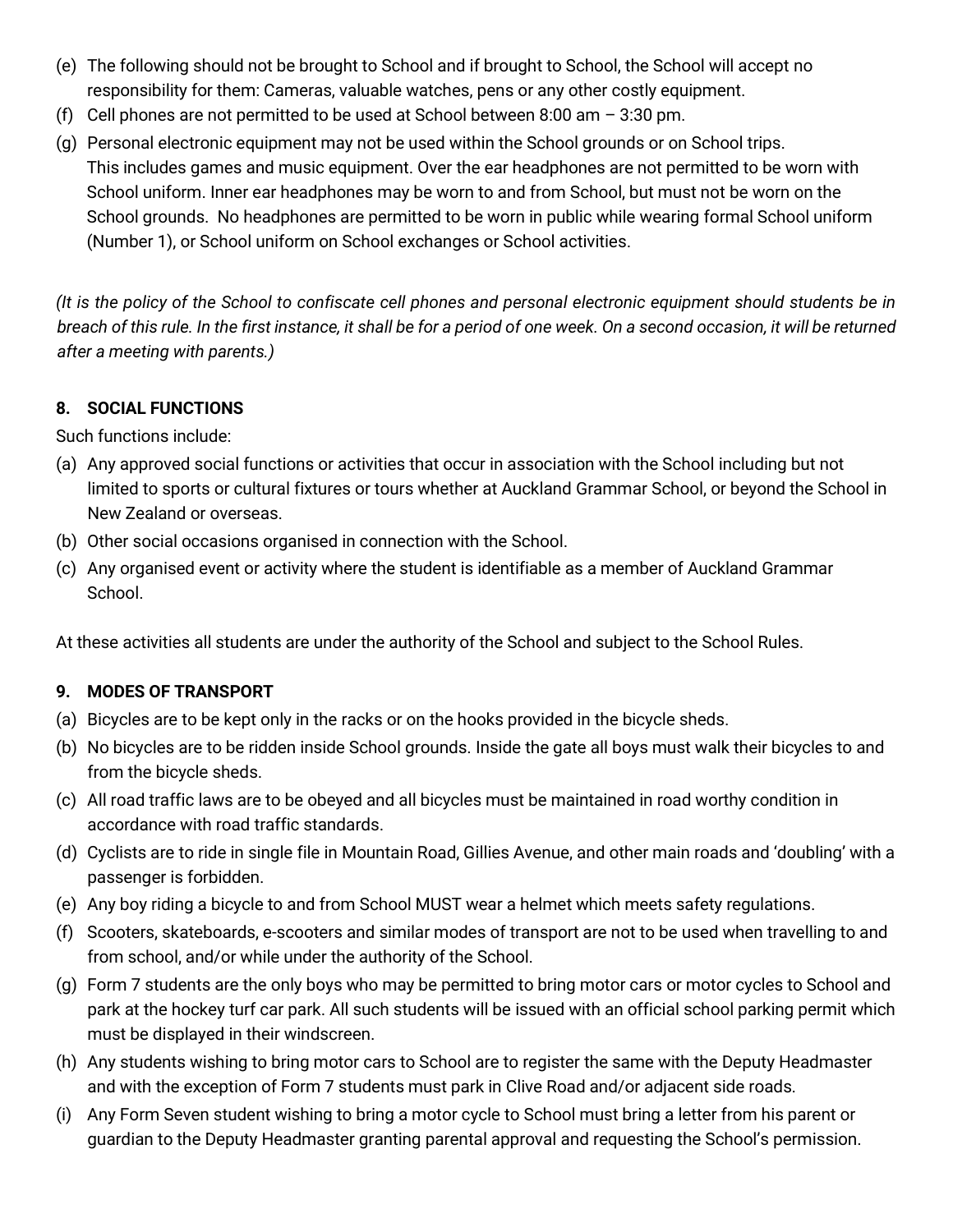Such permission shall be granted at the absolute discretion of the School and if granted upon such terms and conditions as the School sees fit to impose.

- (j) Passengers are not permitted unless approval is granted by the Deputy Headmaster.
- (k) Offences against traffic regulations may result in the removal of the right to bring the vehicle to School or to use it for a School activity. Matters of this nature may be referred to the Police.

#### **10. INFORMATION TECHNOLOGY**

- (a) Students are not permitted to engage in any activity such as displaying images or sending messages that may offend or harass another person (for the avoidance of doubt, this prohibition includes any 'cyber bullying' of other students).
- (b) Students are not permitted to create, send, save or share material that may bring the School or a member of its community, into disrepute.
- (c) Students are not permitted to be involved with any form of 'Electronic Vandalism' such as the transfer of malicious software.
- (d) IT resources cannot be used for personal amusement by engaging in activities such as playing games, using online forums not related to the prescribed curriculum or making use of social networking platforms.
- (e) Students may not access or make attempts to access material that is objectionable or illegal such as Pornography, or engage in activities deemed illegal by New Zealand or International law such as Fraud, Electronic Crime (Hacking, Spamming, Identity Theft) or Harassment.
- (f) Students must respect every individual's right to privacy and must not make or distribute audio or video recordings, or take photographic images of an individual without his or her explicit permission.
- (g) All students must sign the Student ICT Acceptable Use Policy before accessing the School network or using School computers.

#### **11. SWIMMING POOL**

- (a) All students are required to exercise extreme caution at all times in the vicinity of the pool.
- (b) The pool is out of bounds to all students except when supervised swimming or water polo is taking place.
- (c) The entire area behind the Centennial Theatre is strictly out of bounds. This is particularly the case when the pool is empty. At such times tennis balls, etc. may not be retrieved.

#### **12. OUT OF BOUNDS**

The following areas are out of bounds to students:

- (a) The Auditorium Complex, Library Foyer and Sports Pavilions except when these areas are for supervised activities.
- (b) The Gymnasium and Sports Centre except when activities are supervised by Masters.
- (c) The carpark area behind the Old Boys' Pavilion from 9.00 am until 3.15 pm. Students can use this area to move to and from the 'O' Rooms.
- (d) The Mountain Road walls and gates at lunchtime and interval, including the strip between the Mountain Road wall and the Science Block.
- (e) The carpark areas. This is the strip between the Main Block and Mountain Road, the sealed area adjacent to the Music Suite and the front of the School. Students can use these areas to move to and from class.
- (f) All bike sheds between 9:00 am and 3:15 pm.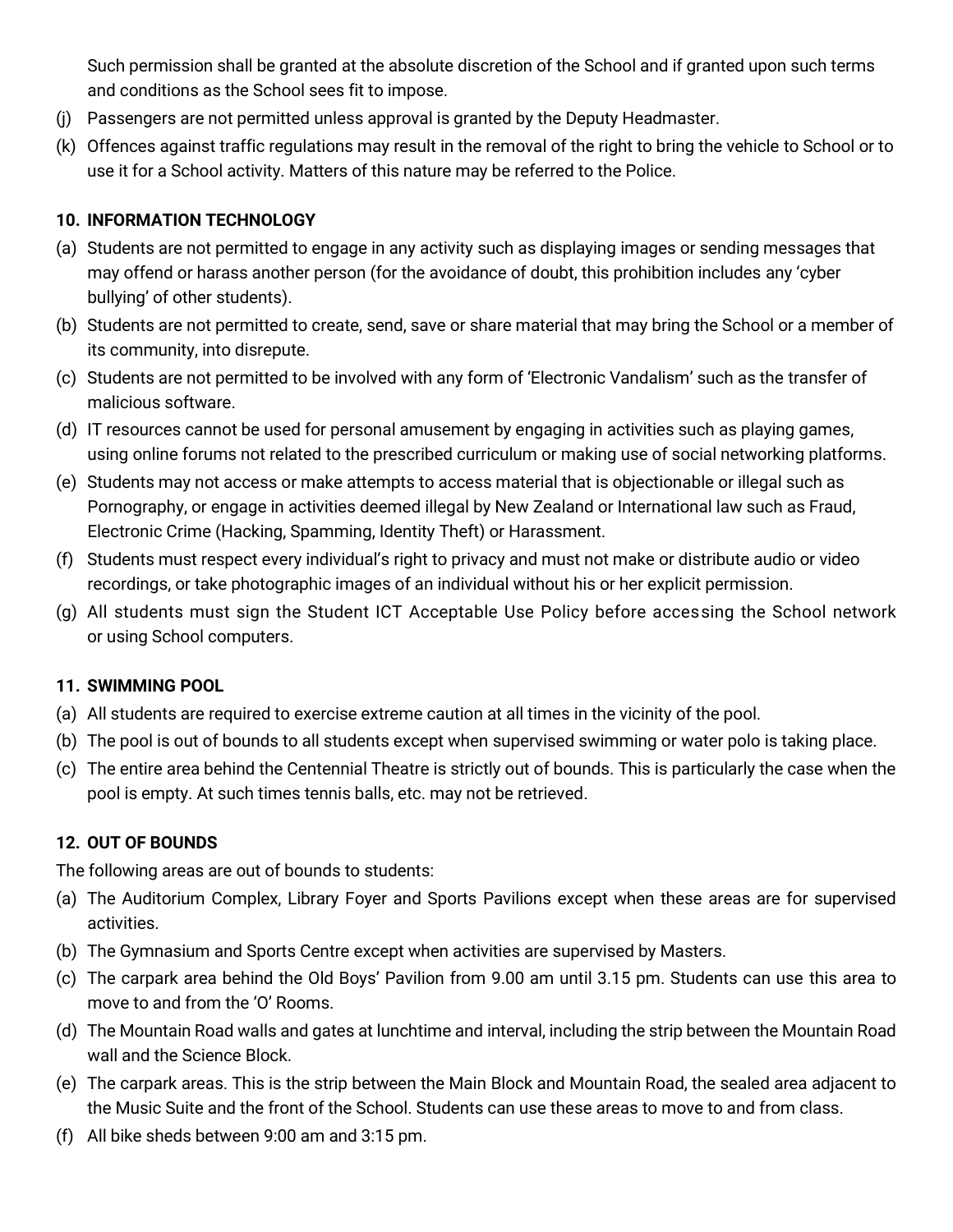- (g) All classrooms and corridors in all buildings during interval and lunchtime. If it is raining at interval or lunchtime, students may remain in the Hall on the ground floor only.
- (h) The area in front of the Main Building, including the cloisters, the front steps and paved and grassed areas during interval and lunchtime. Students can use these areas to move to and from school buildings but must not remain in these areas.
- (i) All areas of Tibbs House during school hours.
- (j) The All-Weather Hockey turf, except when activities are supervised by Masters.
- (k) The walkway down to the No 3 Rugby Field, the field itself and its surrounds, except when activities are supervised by Masters.

The following are out of bounds to all students at all times:

- (a) The War Memorial, its surroundings and the area behind the War Memorial.
- (b) The area behind the back of the Music Block and the motorway and the alleyway directly behind the pool.
- (c) The undeveloped areas directly behind the English Block.
- (d) The fenced off areas beneath the rock faces on the motorway ground and the Normanby Road ground.
- (e) The two main cricket blocks.
- (f) The grounds waste disposal areas.
- (g) Construction areas as designated by contractors fencing such as in front of the Main Block.

# **13. TIBBS HOUSE**

- (a) Rules and Regulations from time to time in existence relating to the conduct and administration of Tibbs House shall be deemed to be part of these Rules.
- (b) Any student enrolled at Tibbs House as a Boarder and at the School as a student shall at all times during the school term be subject both to the Tibbs House Rules and to these Rules.
- (c) Any student not enrolled as a Boarder but who at any time enters upon Hostel premises shall while on such premises be subject to all Tibbs House Rules and Regulations.

### **14. GENERAL**

These Rules are a guide and are not intended to be a comprehensive statement or exhaustive list. The School reserves the right to amend/replace these Rules from time to time at its discretion and all students are expected to know the rules and comply with them at all times.

### **Breaches**

Breaches of the School Rules will not be tolerated and will be treated seriously by the School's Leadership Team and Headmaster.

Any breach of the Fundamental Rules will be referred to the Headmaster. The Headmaster will review all the circumstances and where appropriate consider a stand- down period and/or Suspension as disciplinary options.

Serious and/or sustained breaches of any of the School Rules will be referred to the Discipline Sub- Committee of the Board of Trustees. The Board will consider the Headmaster's report on the matter and the parents/guardians of the student and any representative (if required) will be invited to a hearing. The Board's